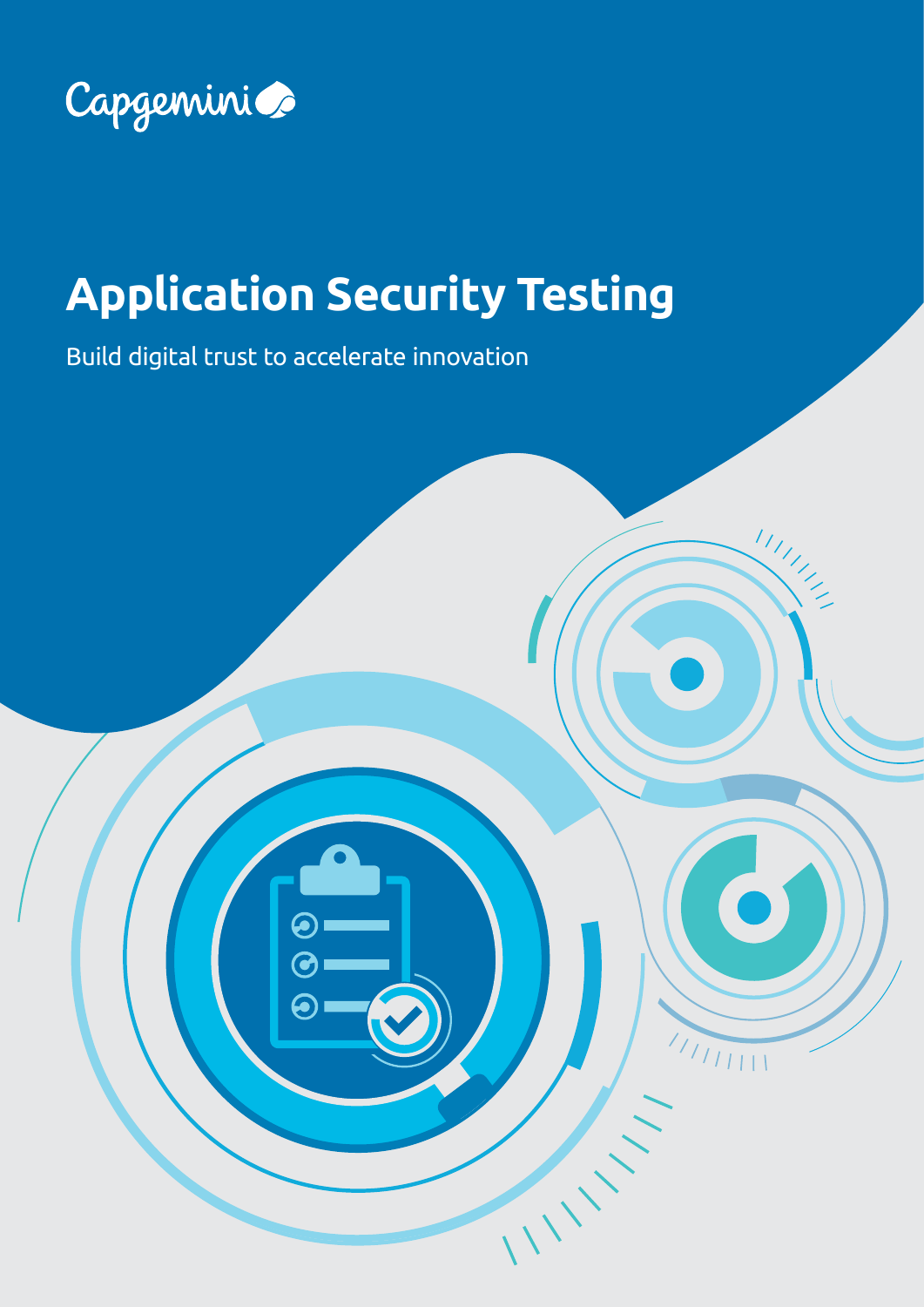### Applications are your business. Better secure them

Most of what matters to your business is delivered by applications. The customer experience. Product enhancements. Operational efficiency. Employee satisfaction. The faster you can deliver new applications, the faster you can differentiate and transform your business.

But applications are also a major source of risk and vulnerability. Cybercriminals target applications because they contain customer data and sensitive information. However, because of the pressure to release quickly, the security checks needed to manage applications and systems in depth are often incomplete. This leaves organizations open to attacks.

Better application security requires better testing across the development process. But it also requires a broader view of why testing is so critical.

Securing applications is not just about avoiding the unthinkable - data breaches, penalties for compliance violations, class-action lawsuits, etc. Capgemini recognizes that securing applications is also the key to accelerating innovation and exploiting new opportunities.

That is why Capgemini's Application Security Testing service is much more than another testing option. By testing all of your Web, mobile, desktop business applications - quickly, completely, expertly, and independently - we help you build digital trust.

### **At a glance**

Application Security Testing is a platformbased, on demand, pay-per-use service. You simply upload your application code or URL via a portal, and our expert auditors scan them and send you comprehensive results quickly, so you can see and remediate vulnerabilities. It's the easy, accurate way to meet application security targets, guide security decisions, and costefficiently support the business.

### It's time to move application security testing off-premises

The move to network-based business models and IT infrastructure is gaining momentum. Why continue to pay for on-premises systems, facilities and specialists, when you can simply move to network-based services?

The same concept applies to application security testing. Yes, you can do it all yourself. You can recruit, hire, and pay security testing specialists. You can purchase the tools and infrastructure to do the testing. You can establish the processes and compliance procedures to meet regulatory requirements. You can manage and maintain everything internally. But why?

With Capgemini's Application Security Testing service:

- **• You simply purchase a subscription** and our experts systematically test all your applications - Web-based, mobile, or business applications, proprietary or open source - prior to release.
- **• You get a balanced mix of manual and automated testing** depending on the level of service you need, using best-in-class tools and processes from Capgemini and world-class partners.
- **• You receive actionable results via a single, intuitive dedicated portal.** The portal gives you the ability to scan requests, review results, and view dashboards that help you understand your application security posture and build the most appropriate remediation strategy.
- **• You can customize your dashboards** in terms of business priorities or technical complexity.
- **• You ensure objectivity** by separating the testing process from development, and you get a whole new level of scalability and repeatability.
- **• You get broader and more accurate coverage** because we combine top-tier analyst tools, continuously updated threat intelligence, and expertise based on many years of testing experience to detect vulnerabilities - all delivered by security experts based in multiple geographies.
- **• You have the flexibility to test wherever you undertake development activity,** ensuring responsiveness to your time pressures and enabling faster time to market.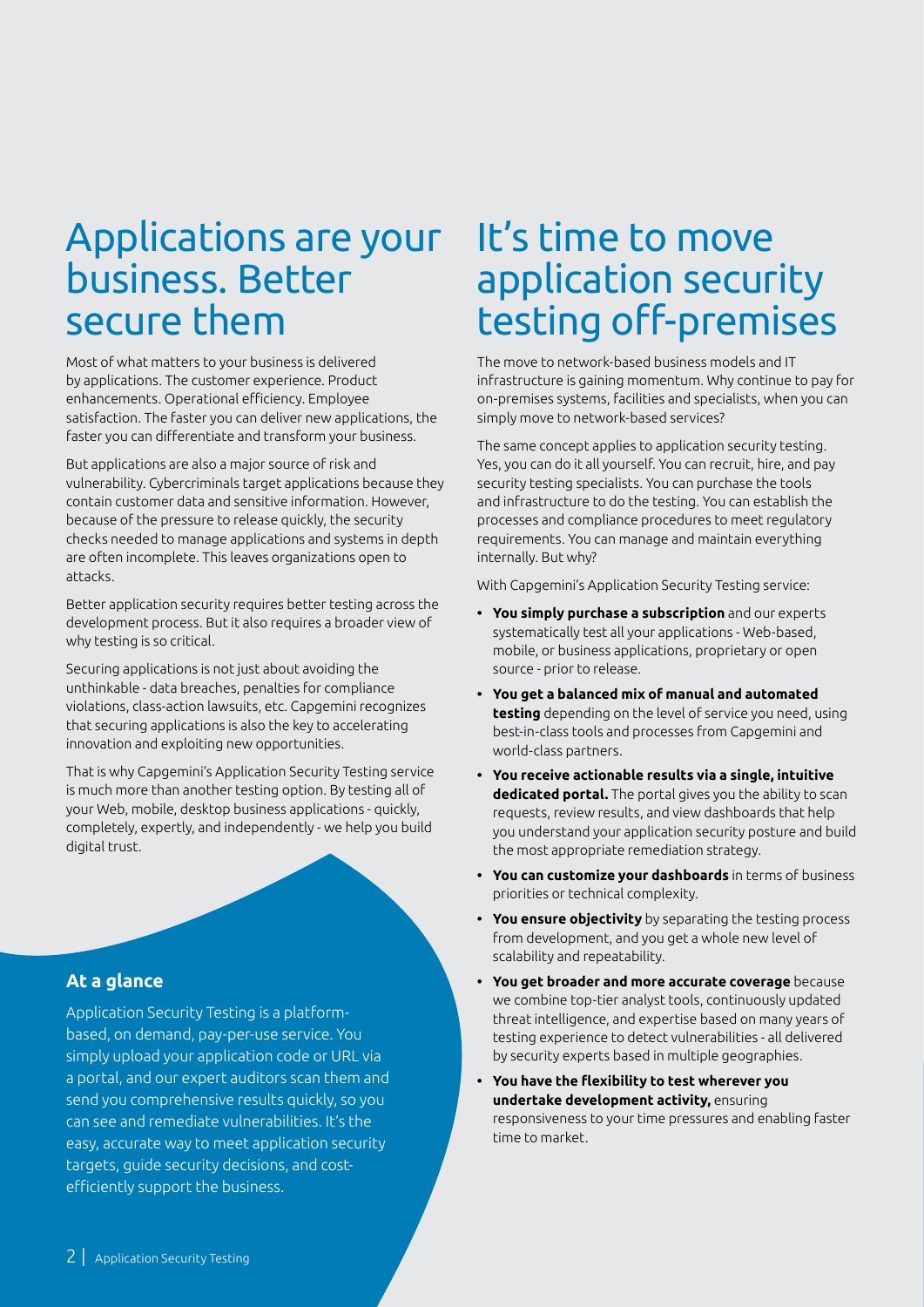- **• You enhance GDPR compliance** and overall application risk management and highlight potential license conflicts or unwanted obligations.
- **• You have access to the vast array of Capgemini cybersecurity services** to complement the expertise of your internal teams - including consulting services as well as a wealth of managed security services (MSS) and cybersecurity monitoring options.
- **• You learn to create secure code** as your developers enhance their coding skills.

In an era when security specialists are increasingly hard to find and CapEx budgets are stretched thin, our solution makes it easy and fast to implement effective application testing - whether you have just a few applications or are looking to launch a comprehensive security program across your organization.

### How it works: A closer look

Capgemini's Application Security Testing Service offering is accessible through One Security Portal and implemented using a secure public cloud service. This underlying architecture is ready to use on-demand. We can have you up and running quickly, and our rapid turnaround time integrates well with different delivery methods, including Waterfall and Agile.

The testing process itself is delivered by Capgemini security professionals, whose expertise is reinforced by highly automated artificial intelligence (AI) knowledge engines that increase scanning effectiveness. Based on six structured steps we analyze and run simultaneously hundreds of scans within short timelines. Reports produced by our teams highlight weaknesses and how to strengthen security gates.



### **Six steps that dramatically improve application security**

#### **Application security: A growing challenge.**

- The average cost of a data breach globally is **\$3.92M1**
- **• 8.4 billion** records were exposed in Q1 2020, representing a **273%** increase over Q1 20192
- Data breach incidents cost companies **\$150** on average per lost or stolen record3
- **• 43%** A two-fold increase in web application breaches [compared to 20194](https://www.sdxcentral.com/articles/news/verizon-report-71-of-breaches-financially-motivated/2019/05/)
- **• 87%** in a global study say they are likely to suffer a cyber-attack due to poorly secured IoT devices or applications over the next two years<sup>5</sup>

**1 [Ponemon Institute, "The Cost of a Data Breach," 2019](https://www.ibm.com/security/data-breach) [2Dark Reading, 2020](https://www.darkreading.com/attacks-breaches/data-breaches-declined-in-q1-2020-over-q1-2019----or-did-they/d/d-id/1337788) [3Ponemon Institute, "The Cost of a Data Breach," 2019](https://databreachcalculator.mybluemix.net/?_ga=2.142648181.1341389696.1592372200-1201375638.1592372200&cm_mc_uid=52101302692915923721992&cm_mc_sid_50200000=50075661592380314496&cm_mc_sid_52640000=58454631592380314517) [4Verizon 2020 Data Breach Report \(DIBR\)](https://www.sdxcentral.com/articles/news/verizon-data-breach-report-finds-web-application-attacks-doubled/2020/05/#:~:text=Credential%20theft%20(37%25)%20and,%2C%20which%20jumped%20to%2043%25.) [52019 Research Study - Ponemon Institute](https://gdpr.report/news/2019/05/09/inadequate-security-sees-surge-in-iot-data-breaches-study-shows/#:~:text=Research%20finds%20that%20the%20number,the%20previous%20figure%20of%2015%25.)**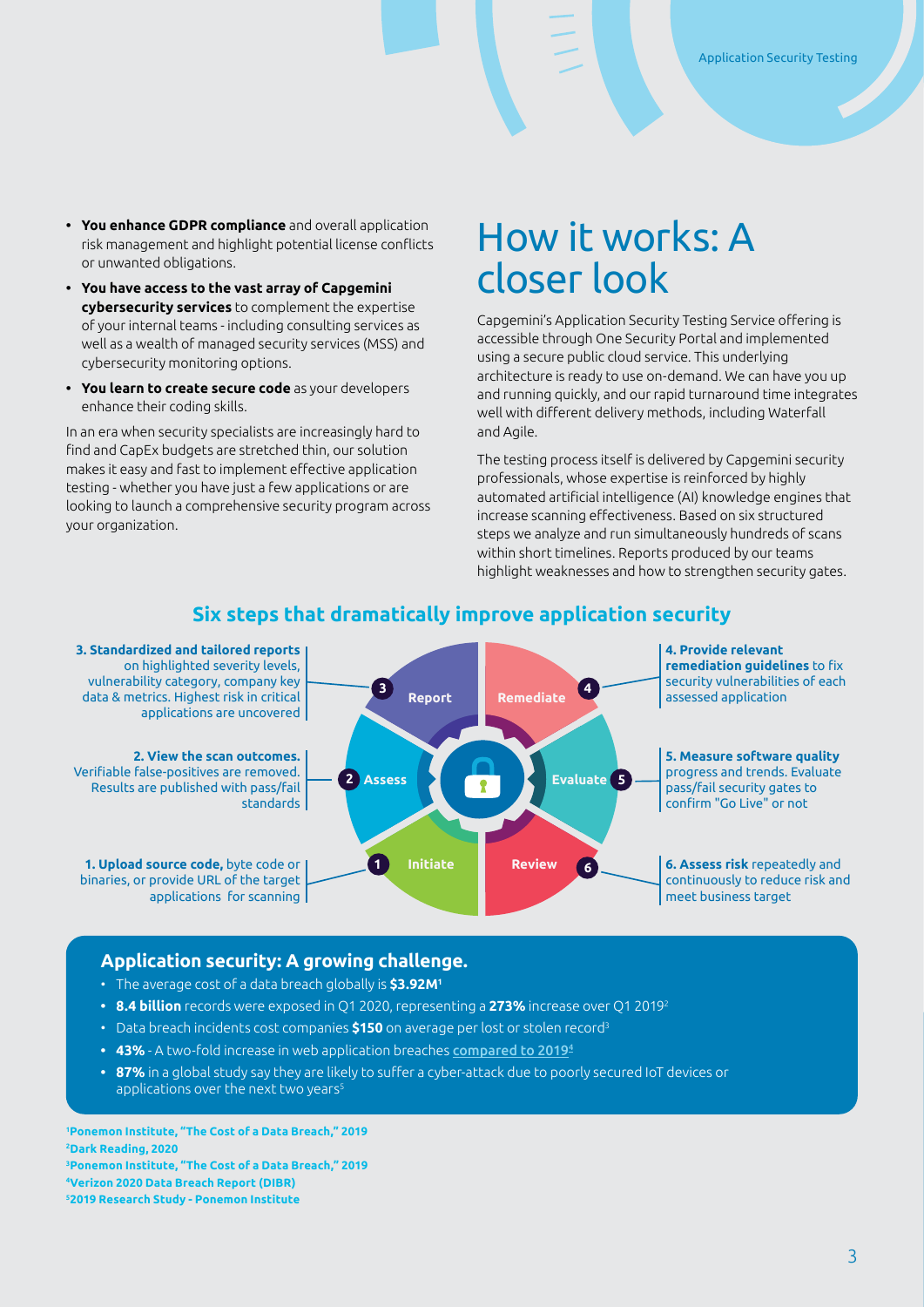### **Tests all code, including open source**

Our highly scalable solution is suitable for every type of application: mobile, web-based, desktop, and business applications, including mission-critical applications. We test both proprietary and open source applications. Given the recent proliferation of open source code, this capability is increasingly critical. In fact, [recent reports suggest](https://techbeacon.com/security/state-open-source-commercial-apps-youre-using-more-you-) that open source software now makes up more than 35% of the average commercial application.7

As open source software is redistributed outside its license terms, many companies are unaware that they are compromising intellectual property, or of potential critical security vulnerabilities embedded in the code. Our automated service helps to uncover these risks, remediate as appropriate and enforce compliance with open source licenses throughout the application lifecycle.

### **Thorough, accurate scanning with exceptional flexibility**

The Application Security Testing service is powered by our industrialized approach, and the expertise of our security experts.

The testing service is available from anywhere and the flexibility of the platform allows easy scale-up and scaledown of scanning activities depending on your growth rate, specific requirements and quality standards.

### **Your portal: easy-to-interpret, actionable insights**

The portal provides an integrated, secured and personalized view of your applications and how they are exposed to security threats. For development teams, it's easy to upload code, see results, and use a variety of dashboards to find and remediate vulnerabilities. A full range of portal features are ready to use, including:

- Role-based access controls that determine who can do what
	- Secure Sockets Layer (SSL) user authentication based on certificates to identify the user to the server
	- Multi-factor authentication
- A standardized approach to managing requests for application testing, such as static scan request, remediation scans, dynamic testing, and open source software analysis
- Standardized false-positive removal
- Standardized dashboards to highlight potential risks to the business
- Customizable reports to highlight security posture, trends, remediation status and priorities



## A broad range of business benefits

Capgemini's Application Security Testing service delivers unique business value on multiple fronts, including:

### **Continuous protection keeps your focus on business value**

Today's application development cycles are short, with frequent updates. Application Security Testing enables you to audit applications regularly across the board, so you can focus on the business value of the applications rather than security concerns.

### **Reduces the attack surface for fast, accurate remediation**

Our audits enable application breaches to be precisely located, weaknesses to be effectively targeted, and potential attacks to be thwarted. By monitoring your applications continuously, identifying threats and protecting against malicious acts, the Application Security Testing service limits the opportunities for hackers to attack.

### **Avoids wasting time so you can release software faster**

The earlier security tests are carried out, the more effectively you can correct vulnerabilities. By automating testing on all your applications, and by testing when the project is about to go live, we strengthen the application's security while expediting its release.

### **Accelerates GDPR compliance**

The General Data Protection Regulation (GDPR) strengthens security controls, and the Application Security Testing service enables your business to place security at the heart of your application layers.

[7Source: Pittenger, Mike. "The state of open source in commercial apps:](7Source: Pittenger, Mike. “The state of open source in commercial apps: You’re using more than you t)  [You're using more than you think." TechBeacon](7Source: Pittenger, Mike. “The state of open source in commercial apps: You’re using more than you t)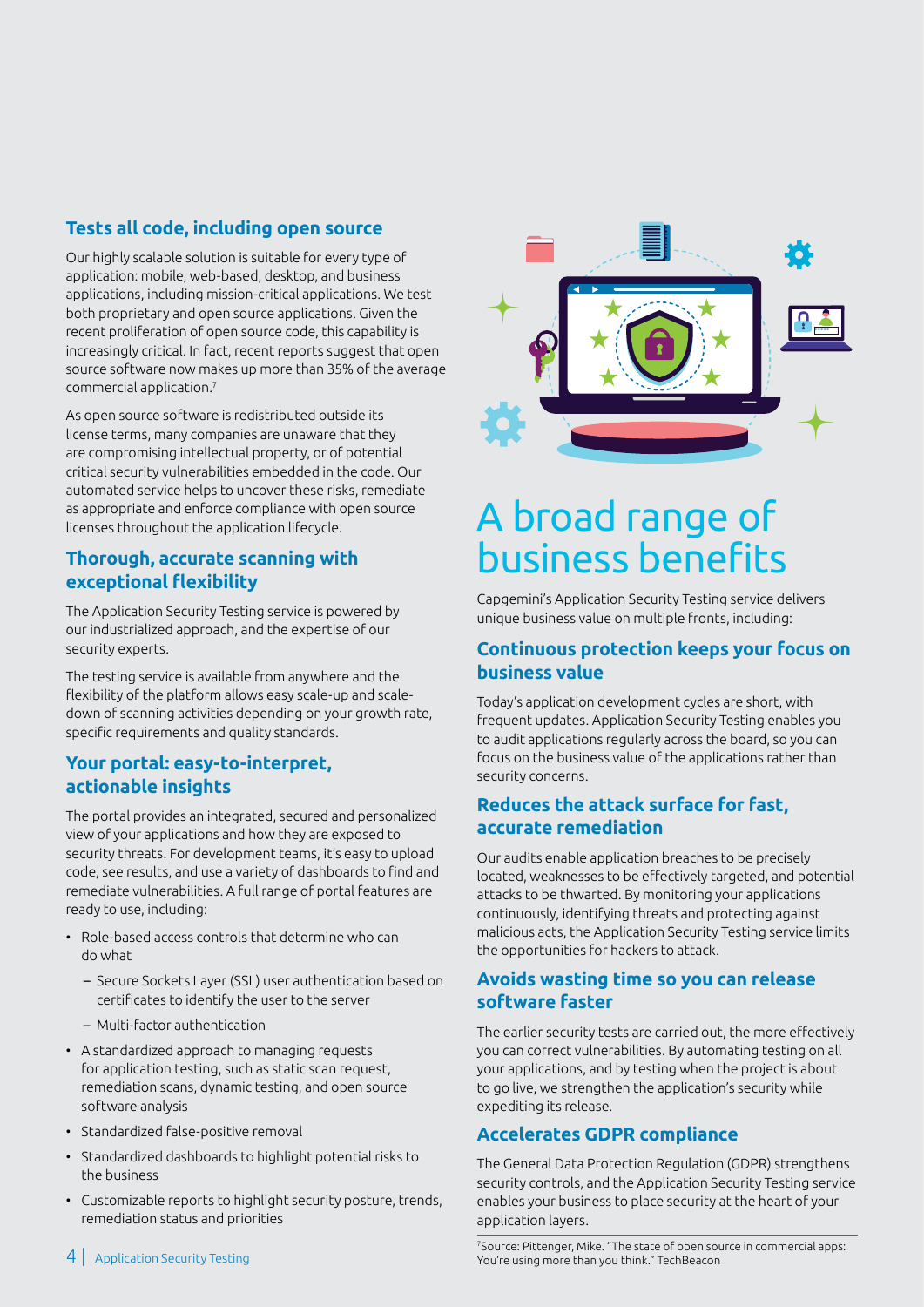### **Builds digital trust**

testing coverage scope by **68% • 100%** of OWASP Top 10 critical vulnerabilities uncovered by deep assessment of the 3 key layers which

make up all Mobile Apps • Strongly contributed to boost bank's ambition to be a leader able to provide **innovative digital solutions** to improve knowledge of

customer investments

All companies fear the consequences of the press and social media channels revealing that they have been victim of a

cyberattack. On the other hand, protecting your applications across the development lifecycle create digital trust, which allows you to accelerate innovation and business initiatives with confidence.



- More than halved the cost of application security testing: **57%** reduction
	- Increasing scope of testing without dropping the "go live" pace vital to the customer's **business reputation**

#### **Central Tax Management Authority**

- Application Security Testing was the right solution to uncover various levels of risks in Apps holding personally identifiable data.
- Detailed guidelines regarding Application Security Testing facilitated Client's understanding of Security Risks and how to best optimize testing budget to be fully secure before going live
- Fast track implementation and deployment of testing methodologies **improved software quality and customer's confidence**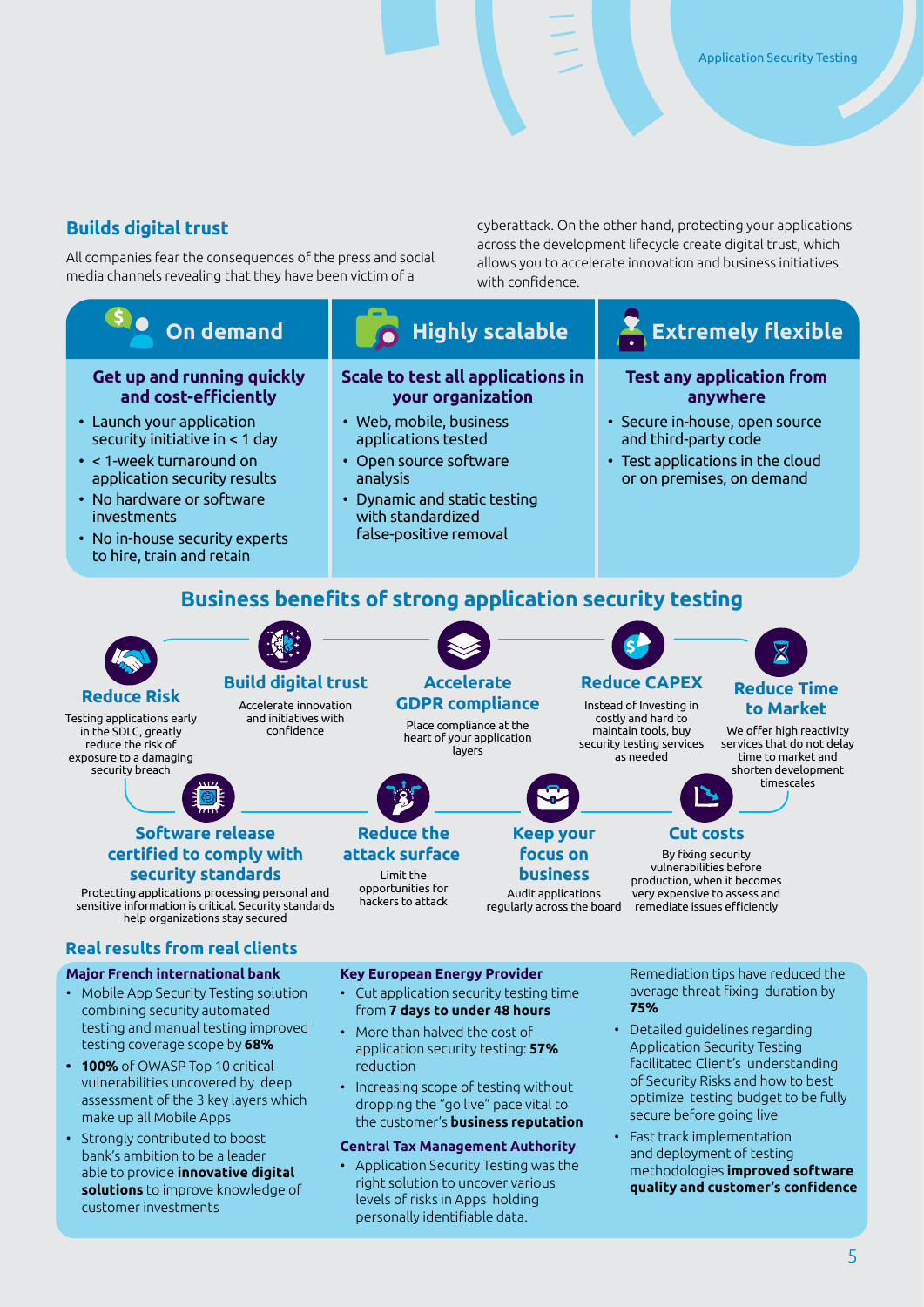### An integral part of our comprehensive cybersecurity capabilities

The Application Security Testing service is a core element of our overarching, end-to-end offerings in cybersecurity. We can deliver Advisory Services addressing the full range of cybersecurity strategy, assessment, and deployment needs, as well as Managed Security Services covering

your applications, networks, endpoints, data, end users, infrastructure, clouds, perimeters, and more, all with a range of service levels.

Capgemini is the one service provider who can bring everything together for your enterprise: end-to-end cybersecurity solutions from multiple vendors, coupled with a comprehensive portfolio of consulting and managed service offerings - globally or locally, in virtually every industry and market segment.

We can serve as your single trusted advisor for integrating and orchestrating your cybersecurity solutions globally, and we have many years of experience covering security requirements in virtually every industry and market segment, at a scale that will match your needs today and tomorrow.



For details about any of the services above visit **[www.capgemini.com/cybersecurity](https://www.capgemini.com/service/cybersecurity-services/)**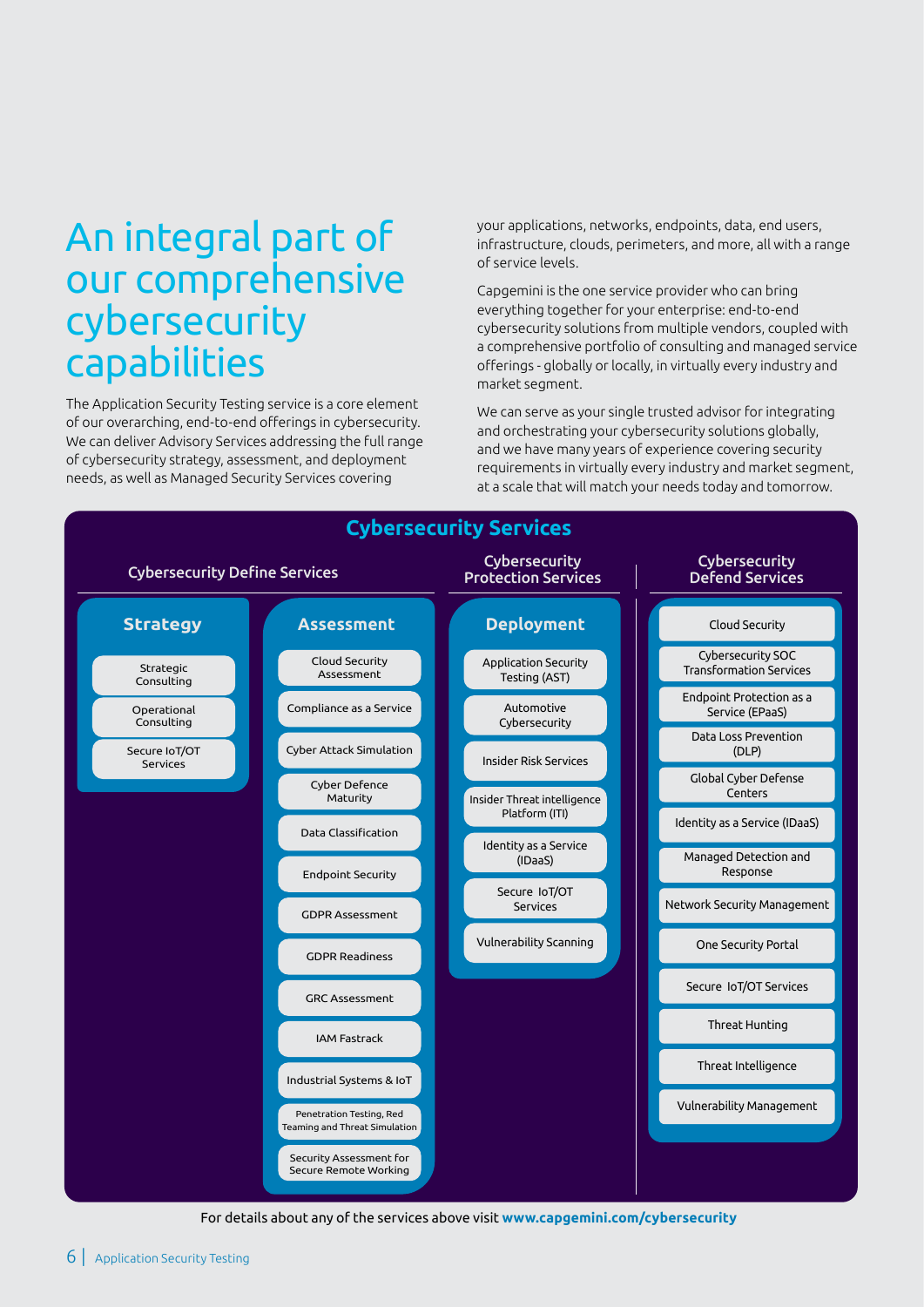## **Compelling** advantages

Our ability to deliver comprehensive cybersecurity capabilities results in multiple advantages that truly set us apart. These include:

### **End-to-end and ecosystem expertise**

In an era of disjointed security solutions and increasingly diverse attack vectors, Capgemini is the one service provider who can bring everything together: Application Security Testing, end-to-end cybersecurity solutions from multiple vendors, and a comprehensive portfolio of consulting and managed service offerings - globally or locally, in virtually every industry and market segment.

### **A business-focused, collaborative approach**

We start by understanding your specific requirements from a business perspective. Through discussions with your key stakeholders, we tailor a strategy and an approach that aligns with your business objectives, then we recommend services tailored to your specific needs.

### **IoT and industrial security skills**

Armed with sector-specific threat intelligence, Capgemini Enterprise Operational IoT experts can assess the security posture of your industrial systems and IoT devices, including maturity analysis of industrial information systems, risk analysis of critical systems, and creation of a roadmap to improve the organization's defenses, while delivering quick wins in reducing risk.

### **Cloud security specialization**

Capgemini has broad and deep expertise in cloud security, enabling you to adopt a range of dedicated and hybrid cloud models safely and cost-efficiently. Capgemini can help you assess your current cloud security maturity level; map your current posture against security services offered in clouds; implement security practices and tools to protect infrastructure, applications, platforms and data in the cloud; provide recommendations to address security compliance gaps; manage security incidents; and more.

### **Global scale**

We are everywhere your development teams, networks, devices and users are, worldwide. With a global global network of Cyber defense centers and research labs, over 4000 security professionals, and presence in over 200 countries, we can deliver the advice, skills and managed services you need, your way, anywhere in the world.

### **Industry recognition**

Capgemini is recognized as a leading cybersecurity and managed security services provider by leading analyst firms in their respective reports.

### **Top talent**

Our 4000+ skilled cybersecurity experts hold industry standard certifications such as CISSP, CISM, CISA, CCSP, including ITIL, CEH, CCIE and other technology certifications.

### **Satisfied clients**

We carefully measure and monitor client satisfaction, and the vast majority of our clients are "highly satisfied" with the services they receive.

### **Simplicity**

The complexity of cybersecurity can be overwhelming. We extract complexity at every turn, so you can focus on your business goals and strategic initiatives. We're here to make your life simpler while we make your enterprise safer.

### Contact Capgemini. Let us show you a smarter way to test.

Take the next step toward proactive protection of your applications and your enterprise. Contact Capgemini today and learn more about our uniquely effective Application Security Testing service.